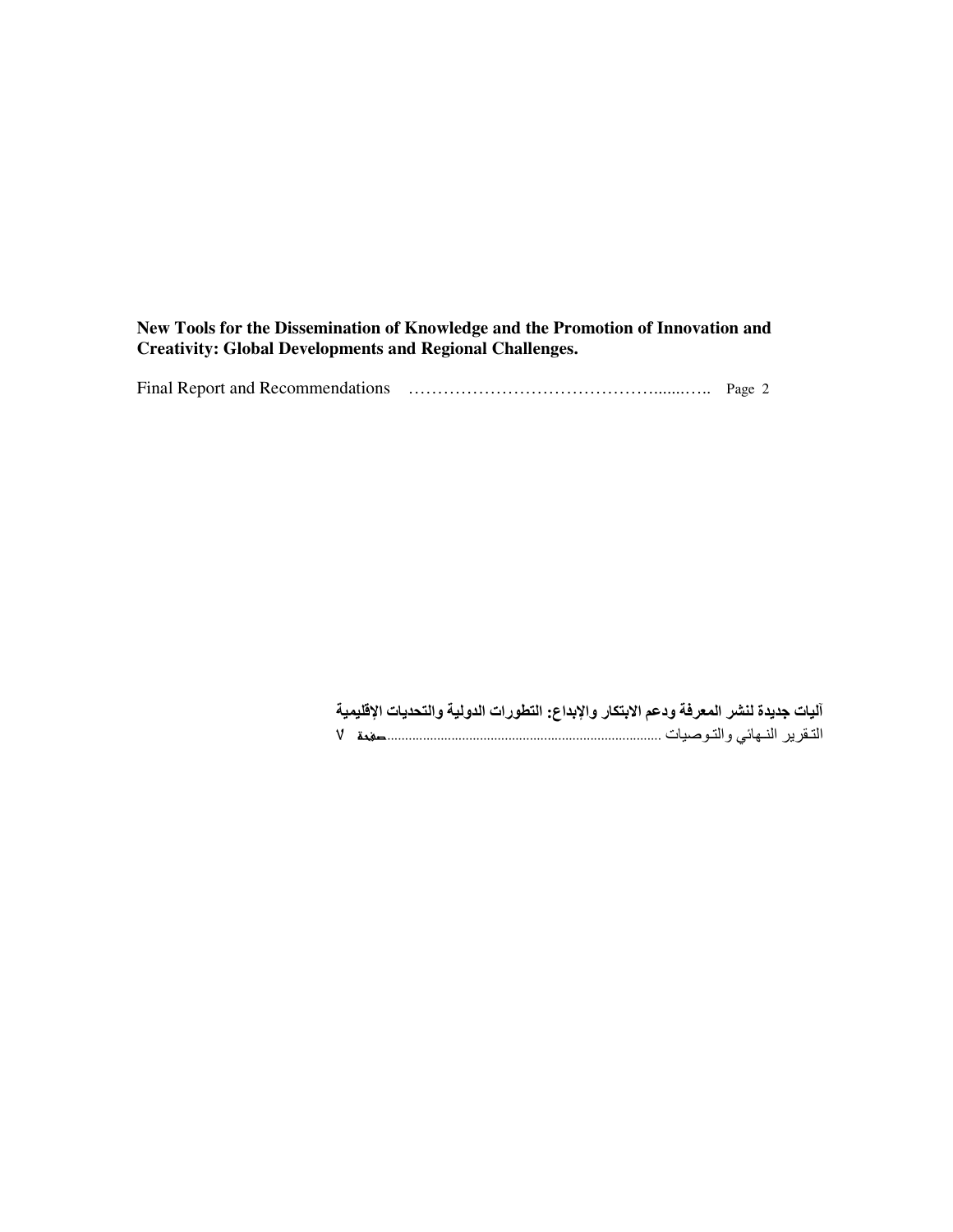# **Promotion of Innovation and Creativity: Global Developments and Regional Challenges" 7-8 September 2006 Bibliotheca Alexandrina**

## Final Report and Recommendations

#### **1. Introduction**

1.1 The Bibliotheca Alexandrina (BA) organized a regional seminar under the title: "New Tools for the Dissemination of Knowledge: global developments and regional challenges". Academics, researchers, government officials, librarians, IT experts, artists, journalists, and publishers from Arab countries, Brazil, Europe, Indonesia, South Africa and the United States of America participated in the seminar, as well as representatives of international and regional organizations and civil society.

1.2 The seminar fulfilled a recommendation of the "Arab Regional Dialogue on Intellectual Property Rights, Innovation and Sustainable Development" organized by the BA, ICTSD and UNCTAD, in June 2005, concerning the need to raise awareness about global initiatives in the area of open collaborative models, Creative Commons and access to knowledge in the Arab world.

1.3 The two-day seminar witnessed plenary sessions, open discussions and working groups with a distinguished range of participants and keynote speakers.

### **2. Objectives**

#### 2.1 *General objective of the seminar*:

To provide an opportunity to directly familiarize Arab stakeholders with the most important global initiatives in the area of open collaborative models, Creative Commons and access to knowledge.

#### 2.2 *Specific objectives :*

2.2.1 To launch a long-term process of networking between:

- Arab stakeholders with an interest in the issues under consideration, thus creating a mechanism for them to raise awareness at the national and regional levels and eventually influence policy-making in the direction of more consumer-friendly policies with regard to access to knowledge and promotion of creativity and innovation.
- Global initiatives, local and regional Arab organizations, with the aim of establishing possible partnerships contributing towards amplifying the momentum of these global initiatives at the international level, while widening and diversifying their support base at the national and regional levels.
- 2.2 .2 To develop a regional research agenda in the area of access to knowledge that would positively contribute to the development process in the region. This agenda will take into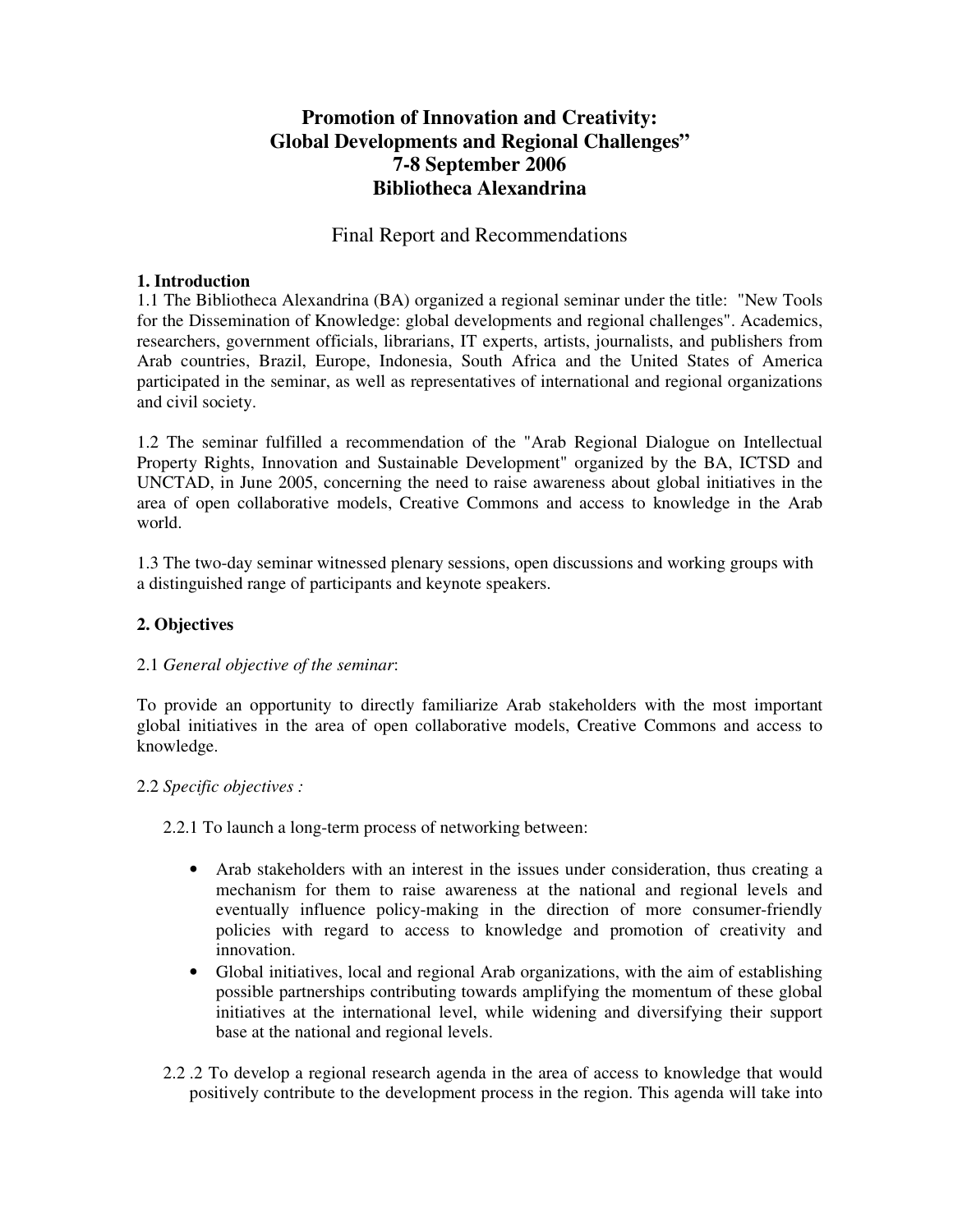consideration the global initiatives in this area, as well as the specific needs and circumstances of the region.

#### **3. Seminar Sessions**

3.1 The seminar commenced with an opening session that discussed the rationale behind organizing a seminar on new tools for the dissemination of knowledge, and the promotion of innovation and creativity, taking into consideration the international context and the situation in the Arab world.

3.2 The second session "Open Knowledge: Implications for Education and Research" focused on equal access to information through new initiatives, such as open source methods of research and development.

3.3 The following session underlined the opportunities and challenges facing the Creative Commons initiative in the Arab world. The fourth session "Global IP Norms: Implications for Education & Research" addressed the possible problems resulting from a growing trend in IPR standard setting towards the expansion of the scope of IP protection in a manner that could hinder creativity and access to knowledge, especially for developing countries. The fifth session discussed the "Proposal for a Treaty on Access to Knowledge and Technology" in the global context and, in particular, within the WIPO Development Agenda.

3.4 Following the thematic sessions, two working groups were formed to develop recommendations. The first working group focused on developing a **regional research agenda** on access to knowledge and related issues raised in the seminar. The second working group examined **how to move forward on access to knowledge at the global level** and particularly in relation to the proposal for an A2K treaty.

3.5 In conclusion, the seminar concluded with a closing session discussing "What's Next, How to Move Forward". The session focused on the challenges facing access to knowledge. In this context, it highlighted what has been achieved in the past two years and addressed the means of realizing further progress in the forthcoming period.

#### **4. Recommendations**

#### 4.1 *Regional Research Agenda*

- 1. Formation of a task force for regional research on A2K issues, constituted by seminar participants. Communication to be pursued through a virtual forum, possibly hosted by the Bibliotheca Alexandrina.
- 2. Follow-up meeting of the task force, possibly hosted by the Bibliotheca Alexandrina.
- 3. Another meeting suggested for the group, to be held in January, during the Annual Cairo Book Fair, with the objective of promoting A2K.
- 4. Training activities/workshops for the young and middle career practitioners to raise awareness about IP and access to knowledge issues, possibly organized by the Bibliotheca Alexandrina.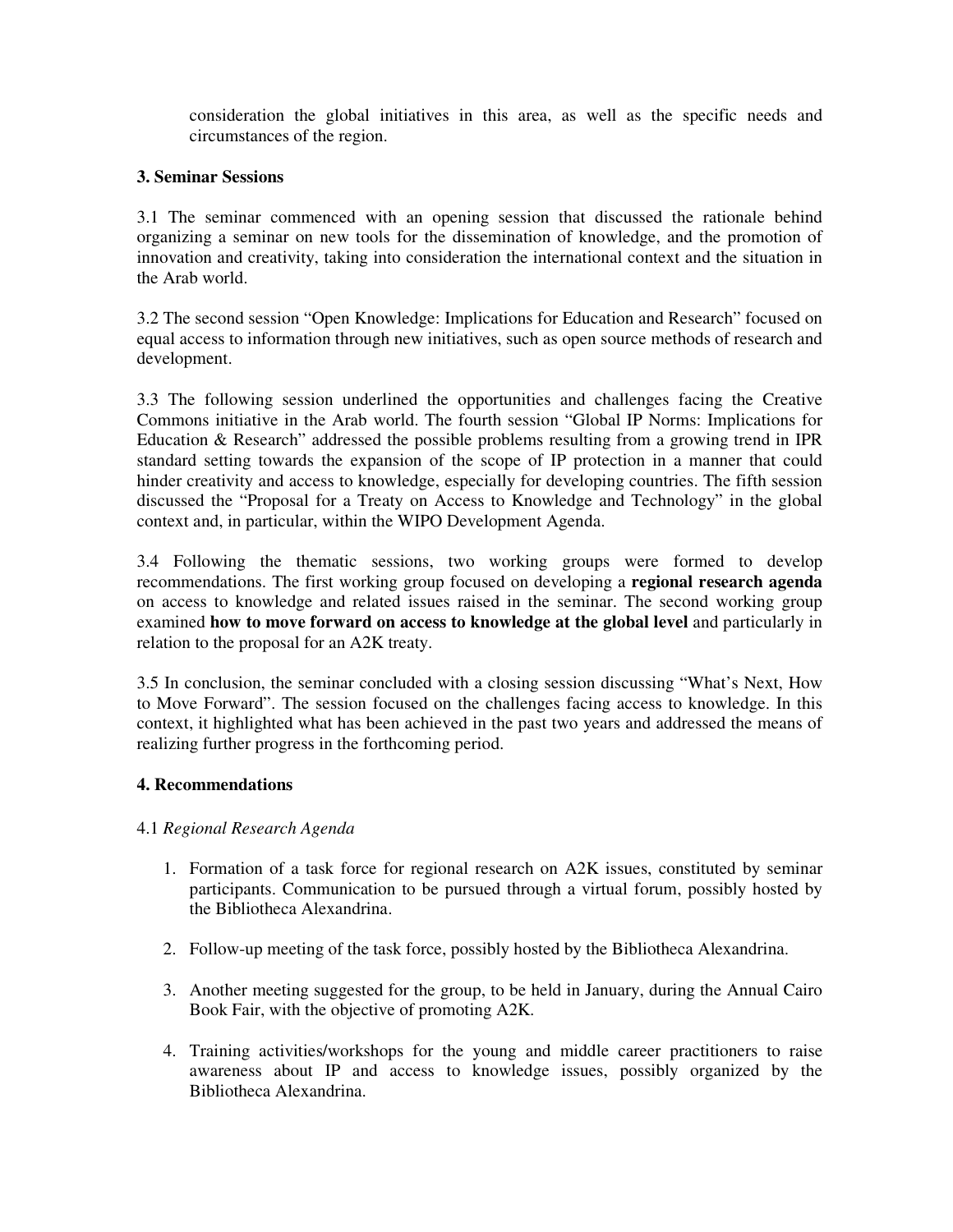- 5. Preparation of the Research Agenda along the following lines:
- 1) Preamble/Declaration of Principles, (with focus on regional collaboration and networking)
- 2) Collection of data/depository
	- a) Literature (WSIS, Diwan el Marefa, others)
	- b) Current and Past Research Activities
	- c) Research Personnel
- 3) Research Priority Setting
	- a) Research areas
	- b) Research questions\*
	- c) Plan of Action (to be presented in table form, Research Topic, Research Team, Sponsors, Time frame)
- \* Research questions include, among others:
	- 1. Arabic Language Content on the Internet
	- What are the barriers inhibiting Arab Content?
	- What are the incentives to knowledge creation in Arabic?
	- To what extent is Arabic content relevant to the people (inclusion)?
	- 2. What are the economic and social impacts of free trade agreements in the Arab world?
	- 3. What is the impact of the Creative Commons initiative on knowledge creation in the Arab world? What are the suitable business models?
	- 4. How can new business models resolve issues of IPR in research and knowledge production?
	- 5. How to raise awareness with respect to A2K for the public- and policy-makers?
	- 6. How to customize/tailor new A2K initiatives to the public?
	- 7. How to measure A2K in the Arab countries (metrics for assessing Arabic content)?
	- 8. How to communicate the needs of the knowledge society to government officials responsible for negotiating in the international arena?
	- 9. What are the strategies for governments to adopt Open Source Software?
	- 10. What are the lessons learned from the experience of other countries in the area of Open Source Software? What are the best practices?
	- 11. What reforms and updates are needed for the educational system to promote A2K?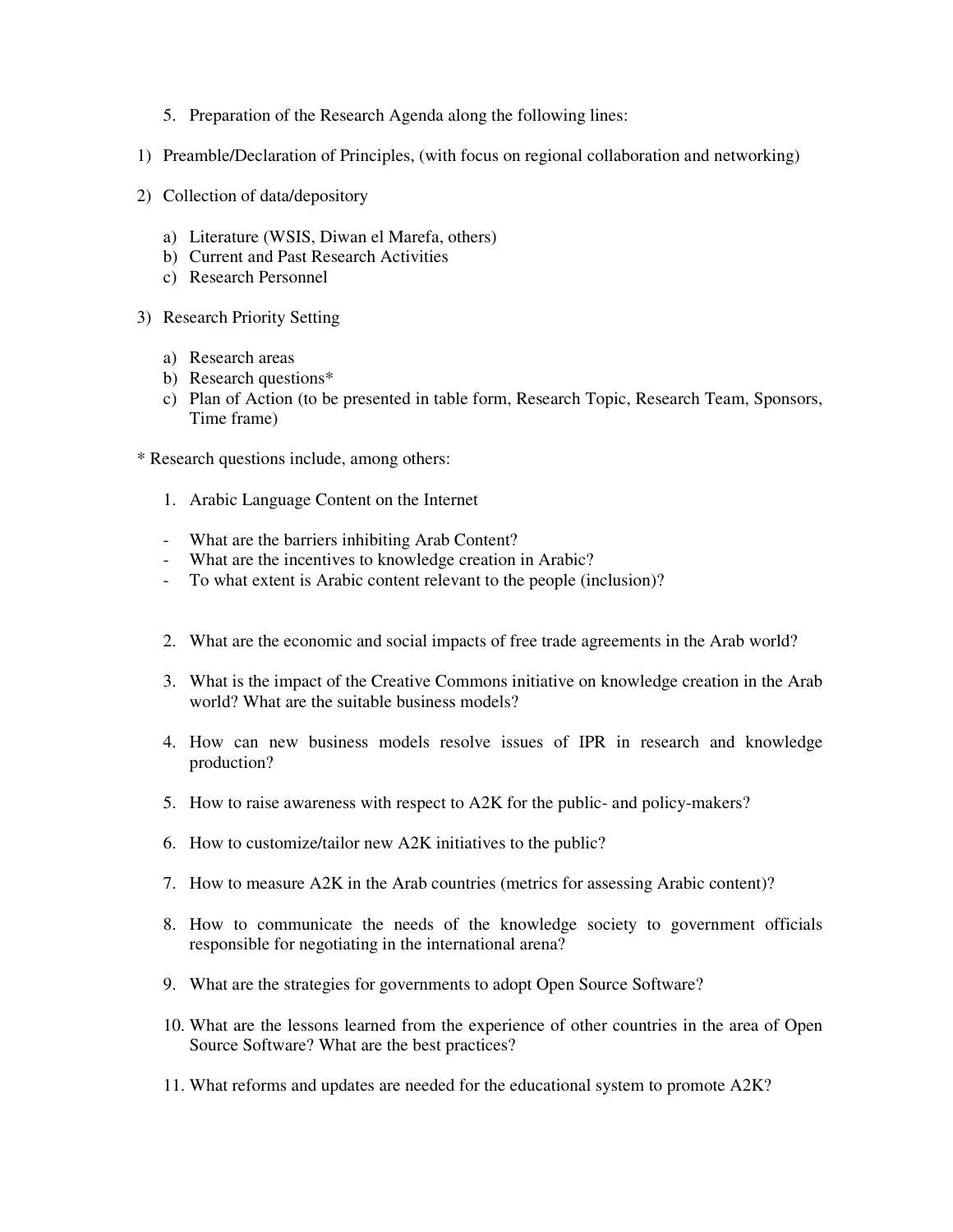- 12. What are the political, technological, and educational barriers to A2K?
- 13. To what extent can libraries serve as tools for promoting A2K in the region?
- 14. Who owns IP in partnership agreements for collaborative scientific research?
- 15. What are the issues pertaining to health within the A2K framework?

#### *2. Moving forward on Access to Knowledge at the global level*

- The A2K "treaty" should be understood as a platform and not a treaty in the traditional sense recognizing the modular approach taken in elaborating it. Already, various parts or texts of the treaty are being included in other treaties, e.g., the draft WIPO broadcasting treaty. At the same time, the document must be understood as a working document that is still open.
- The A2K treaty, while addressing IP related issues, clearly goes beyond IP and should be understood as such. It is not just a defensive agenda but a clear effort by the various stakeholders to propose concrete and positive action.
- It is important to remember that WIPO is already discussing whether there should be a treaty, and what form it should take, based on the proposal by the Group of Friends of Development. The question is, therefore, how the process should go forward and ideas about concrete proposals.
- In thinking about A2K, we need to think beyond just a treaty in terms of a legal instrument since what is needed is broader mobilization for actual benefits to accrue to communities in countries.
- There is need to revise the current text of the A2K treaty fairly quickly learning from developments during the past two years and taking into account the growing stakeholder group. Thereafter, there needs to be continuous updating as developments take place and negotiations proceed in WIPO and elsewhere. In the revision process:
	- a. The objectives should be clearly spelt out and clarified;
	- b. The title of the document needs to be reconsidered and terminology such as mechanism could be considered. It could also be that even if the aim is an eventual treaty, the title of the treaty could be more specific, where the broader terminology of A2K could be used to focus on the broader objectives, e.g. the approach to the UNESCO Cultural Diversity Convention;
	- c. Each part and section should be accompanied by explanation and rationale for the provisions and identifying the risks to access to knowledge that will be addressed;
	- d. The transfer of technology section should be elaborated;
	- e. As the text is developed, it must be ensured that its provisions do not undermine the flexibilities available to countries under the TRIPS Agreement.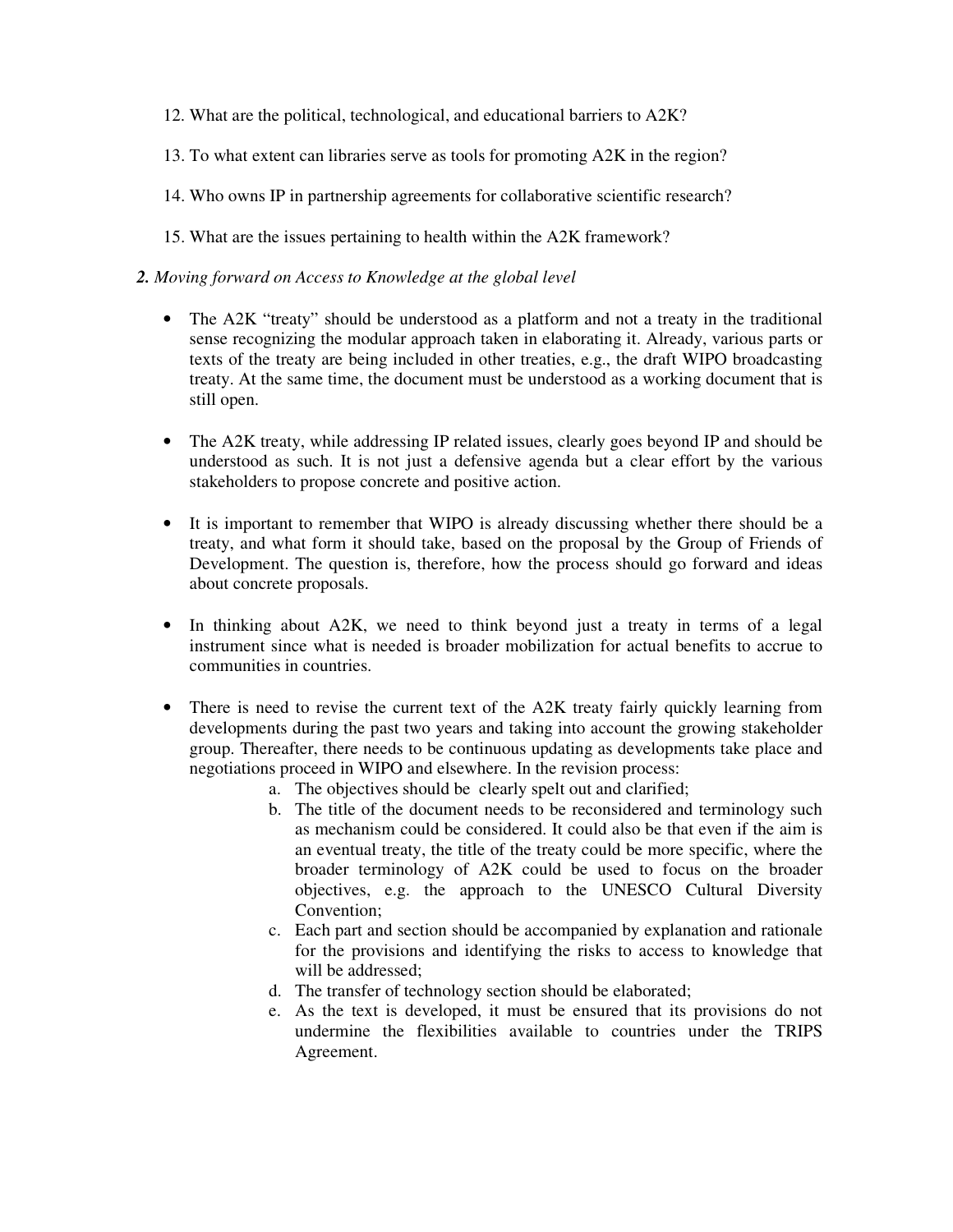- As stakeholders in the A2K process increase, there is need for clear explanations of the history and context in which the draft document was developed and its characterization as a platform and not a traditional treaty.
- While governments were active at the beginning, the degree of engagement has diminished considerably and it is critical, at this stage, to have the governments back on board as the concretization and redrafting process begins.
- The Library of Alexandria should include on its website a webpage that can facilitate the continuous discussion of A2K issues and the treaty and provide related materials. Using this seminar's website could also be an alternative, and possible mailing list.
- Capacity-building and further awareness on A2K is critical in moving forward, especially within developing country governments including negotiators in Geneva. The role of various UN agencies such as UNDP, UNESCO, regional economic commissions, in providing resources and support for such capacity- building should be explored.
- Regional working groups should be formed to provide a platform in the various regions to develop language for the treaty, taking into account the regional and national contexts .
- While the draft A2K treaty remains and the process continues, a first step at the intergovernmental level could be a push for WIPO to set up a process where there would be a call for submissions from governments as well as other stakeholders as to the possible elements of an A2K treaty. Such a process would greatly elevate the level of discussions and engagement.
- A crucial issue at this point in the A2K treaty process and discussion is to define clearly the process going forward since the stakeholder group has increased and a good process will be needed to keep all on board and add others. As the process is defined, the new players and parties need to be identified.
- As the draft is revised, updated and clarified we need, at the same time, to recognize and highlight the various excellent and innovative ideas in the treaty so that the good examples of what the treaty can achieve are not lost in the discussions on what needs to be revised.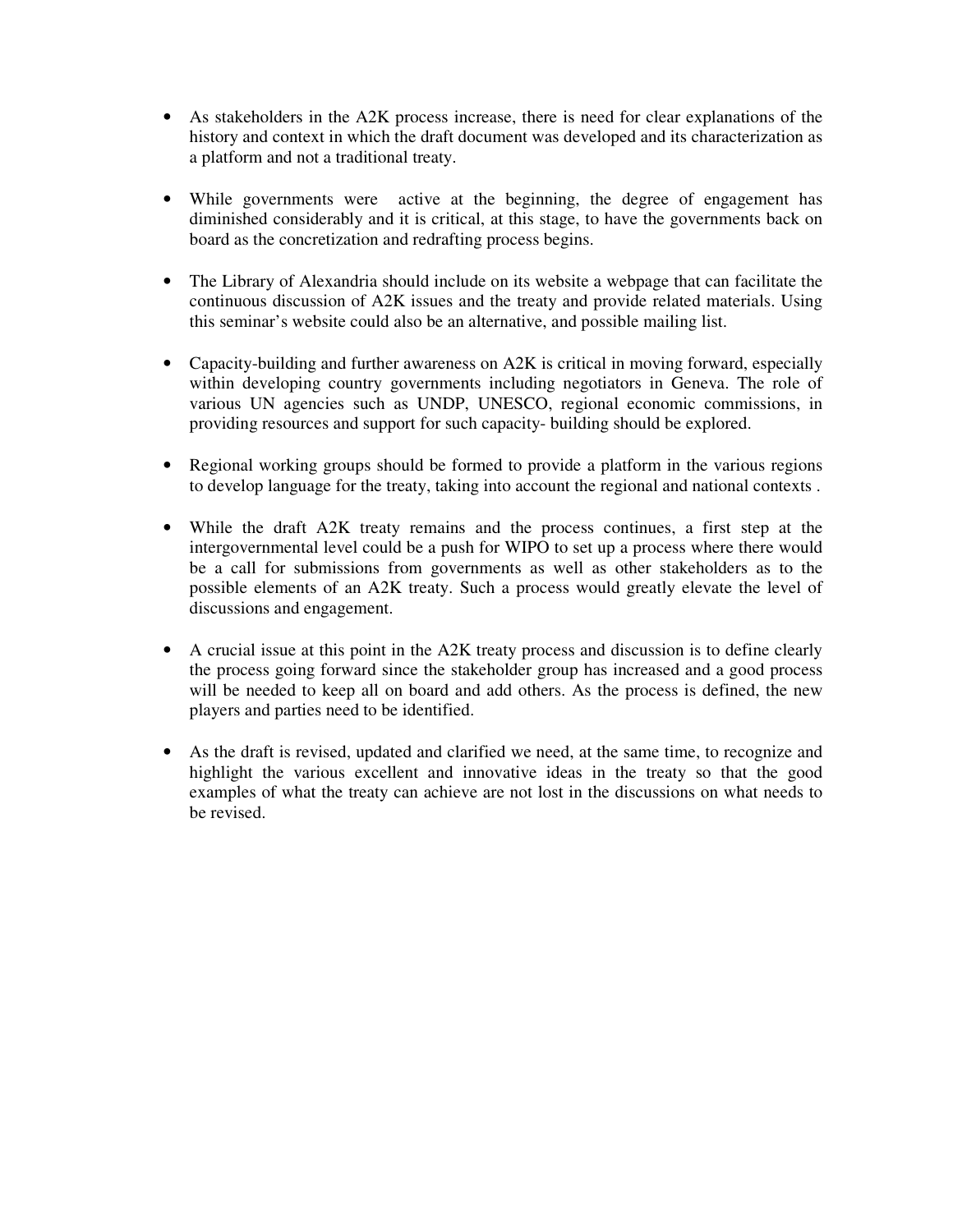"آليات جديدة لنشر المعرفة ودعم الابتكار والإبداع: التطورات الدولية والتحديات الإقليمية" مكتبة الاسكندرية، ٧ –٨ سبتمبر ٢٠٠٦

نــــدوة

التصغرير النصائبي والتصوصيات

١ - مقـحمة:

- ١–١ عقدت مكتبة الإسكندرية ندوة إقليمية تحت عنوان "آليات جديدة لنشر المعرفة ودعم الابتكار والإبداع: التطورات الدولية والتحديات الإقليمية". شارك في الندوة نخبة من الأكاديميين والمسئولين الحكوميين والمكتبيين والخبراء في مجال تكنولوجيا المعلومات والفنانين والصحفيين والناشرين، من العالم العربي والبرازيل وأوروبا وإندونيسيا وجنوب إفريقيا والولايات المتحدة الأمريكية، إلى جانب ممثلين من الهيئات الدولية والإقليمية ومنظمات المجتمع المدني.
- جاءت الندوة تنفيذًا لإحدى التوصيات التي صدرت عن "الحوار الإقليمي العربي حول حقوق الملكية  $\mathbf{y}-\mathbf{y}$ الفكرية والابتكار والتنمية المستدامة"، الذي نظمته مكتبة الإسكندرية بالاشتراك مع المركز الدولي للتجارة والتنمية المستدامة ICTSD ومؤتمر الأمم المتحدة للتجارة والتنمية UNCTAD في يونيو ٢٠٠٥، والتي نصت على ضرورة العمل على زيادة الوعي في العالم العربي بشأن المبادرات العالمية المتعلقة بنماذج التعاون المفتوح Open Collaborative Models ،وحركة "الشراكة الإبداعية" Creative . Access to Knowledge"، و "إتاحة المعرفة" Access to Knowledge .
- ٢-٣ استمرت الندوة لمدة يومين شهدت خلالهما جلسات عامة ومناقشات مفتوحة ومجموعات عمل، وذلك في ظل حضور طائفة من المشاركين البارزين والمتحدثين الرئيسيين.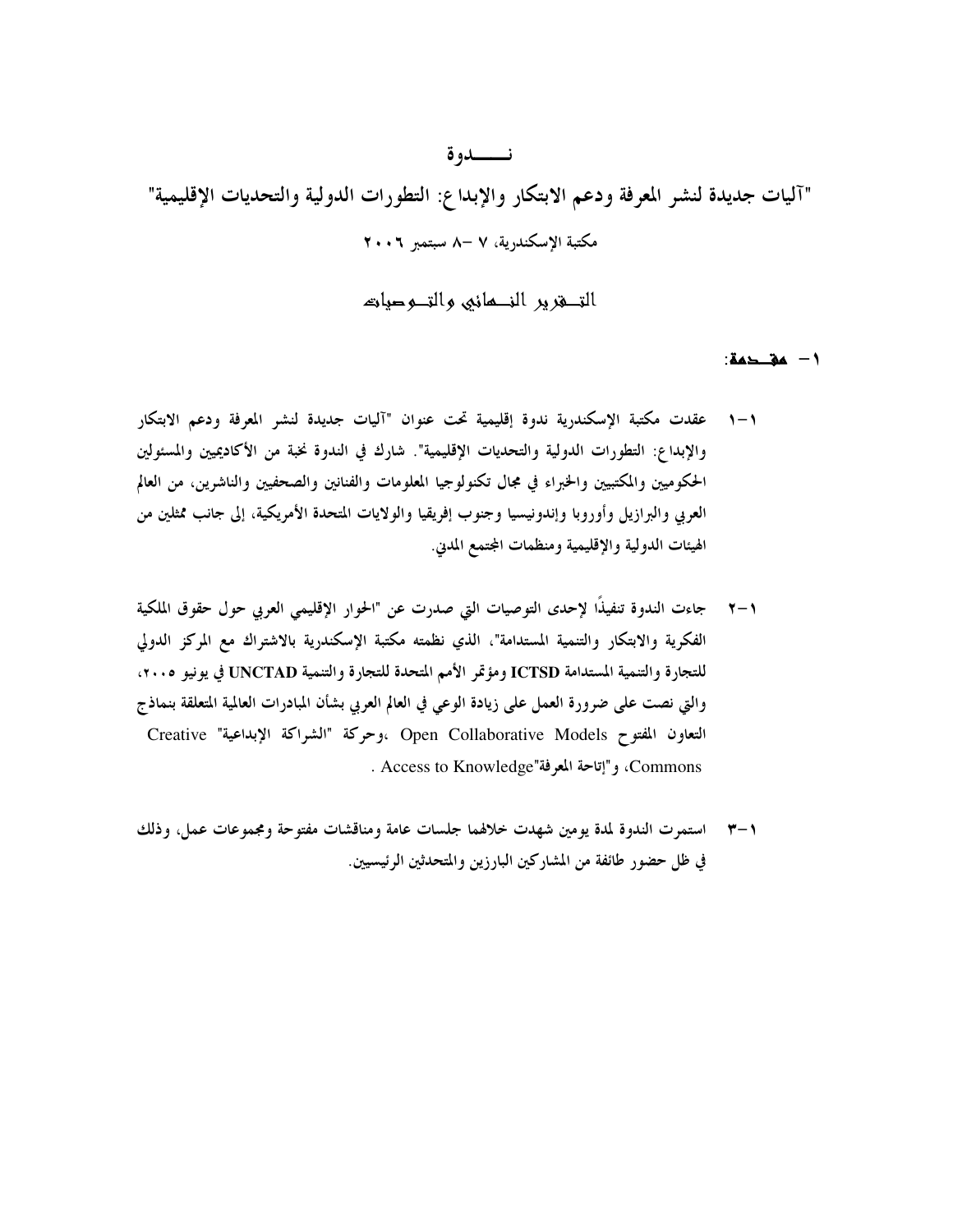## ٢ - الأعدافه:

٢–١ الهــدف العــام: إتاحة الفرصة لتعريف الأطراف المعنية في الوطن العربي بأهم المبادرات العالمية المتعلقة بنماذج التعاون المُفتوح، وحركة "الشراكة الإبداعية"، و"إتاحة المعرفة".

### ٢–٢ الأهــداف التفصيلية:

- ٢–٢ أ) إطلاق شراكات طويلة الأمد بين:
- الأطراف المعنية بالقضايا موضع البحث في العالم العربي، حيث يتم إنشاء آلية للعمل على زيادة الوعي على المستويين المحلي والإقليمي، ومن ثم التأثير في عملية وضع السياسات لتكون أكثر مراعاة لاحتياجات المستهلك فيما يتعلق بإتاحة المعرفة ودعم الإبداع والابتكار .
- المبادرات العالمية والمنظمات العربية المحلية والإقليمية، وذلك بمدف خلق شراكات تسهم في دفع تلك المبادرات على المستوى الدولي، وتوسيع قاعدة الدعم المقدم لها على المستويين المحلي والدولي.
- ٢–٢ ب) وضع أجندة بحثية على المستوى الإقليمي في مجال إتاحة المعرفة، للإسهام بشكل إيجابي في عملية التنمية في المنطقة؛ على أن تؤخذ في الاعتبار المبادرات العالمية في هذا المجال وكذلك الاحتياجات والأوضاع بالمنطقة.

## ٣ - جلســاتم النــحوة:

- ٣-١ استهلت الندوة أعمالها بجلسة افتتاحية نوقش خلالها السبب في إقامة ندوة تتناول الآليات الجديدة لنشر المعرفة ودعم الابتكار والإبداع، مع الأخذ في الاعتبار السياق الدولي والوضع في العالم العربي.
- الجلسة الثانية "المعرفة المفتوحة: تداعياهًا بالنسبة للتعليم والبحث العلمي" ركزت على العدالة في إتاحة  $\mathbf{y}-\mathbf{y}$ المعلومات من خلال المبادرات الجديدة، مثل مشروعات المصدر المفتوح Open Source للبحث و التنمية.
- ٣-٣ حددت الجلسة التالية الفرص والتحديات التي تواجه مبادرة "الشراكة الإبداعية" Creative Commons في العالم العربي؛ فيما تطرقت الجلسة الرابعة "القواعد العالمية التي تحكم الملكية الفكرية: تداعياهًا بالنسبة للتعليم والبحث العلمي" للمشاكل التي قد تنشأ عن ظهور اتجاه جديد في وضع قواعد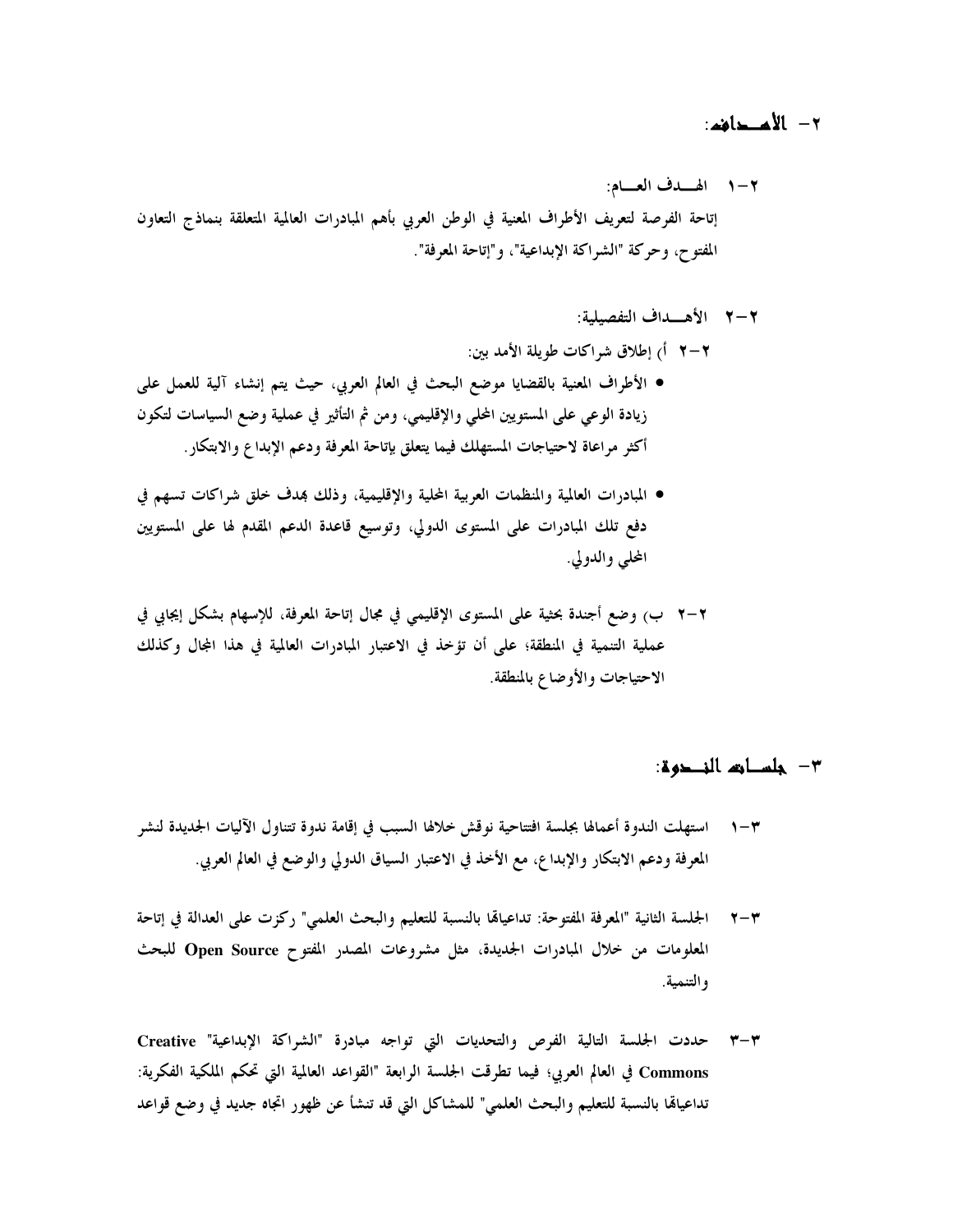الملكية الفكرية، في اتجاه السعى للتوسع في نطاق حماية الملكية الفكرية بصورة قد تعوق العملية الإبداعية وإتاحة المعرفة، خاصة في الدول النامية. أما الجلسة الخامسة فناقشت "مشروع معاهدة إتاحة المعرفة والتكنولوجيا" في السياق العالمي، وخاصة في إطار أجندة التنمية للمنظمة العالمية للملكية الفكرية "الو ايبو ".

- ٣–٤ ٪ وبعد الجلسات الحوارية، تم تكوين مجموعتي عمل لصياغة التوصيات. وقد ركزت مجموعة العمل الأولى على "أجندة البحث الإقليمي" الخاصة بإتاحة المعرفة والقضايا ذات الصلة التي تمت مناقشتها في الندوة، في حين قامت المجموعة الثانية بدراسة "كيفية دعم إتاحة المعرفة على المستوى العالمي" وخاصة فيما يتعلق بمشروع معاهدة A2K.
- ٣–٥٪ اختتمت الندوة أعمالها بجلسة ختامية تحت عنوان "ماذا بعد؟ كيف نمضى قدمًا؟"، تركزت حول التحديات التي تواجه إتاحة المعرفة. وفي نفس السياق، تم إلقاء الضوء على الإنجازات التي تم تحقيقها في العامين الماضيين، واستعراض سبل تحقيق المزيد من التقدم في الفترة القادمة.

## ٤ — التوصيات:

# أ) أجنسدة البحث الإقليسمي:

- ١) يتم تكوين فريق عمل من المشاركين بالندوة، تُعنى بوضع أجندة للبحث الإقليمي فيما يتعلق بقضايا "إتاحة المعرفة" A2K، على أن تتم الاتصالات من خلال منتدى تخيلي قد تقوم مكتبة الإسكندرية باستضافته.
	- ٢) تعقد فريق العمل اجتماعًا للمتابعة، قد تقوم مكتبة الإسكندرية باستضافته.
- ٣) تعقد المجموعة اجتماعًا آخر في شهر يناير أثناء معرض القاهرة السنوي للكتاب، وذلك بمدف دعم مشروع  $AA2K$
- ٤) تقام أنشطة وورش عمل تدريبية لأصحاب المهن الشباب ممن هم في بداية أو منتصف حياقم العملية، وذلك لزيادة وعيهم بشأن قضايا الملكية الفكرية وإتاحة المعرفة، وقد تتولى مكتبة الإسكندرية تنظيم تلك الأنشطة.
	- ٥) وضع أجندة بحثية يتم صياغتها كما يلي:
	- أ) ديباجة/ إعلان المبادئ (مع التركيز على التعاون والشراكات الإقليمية).
		- ب) تجميع البيانات/ الإيدا ع.
	- ١) المادة المنشورة (أكاديمية العلوم في العالم النامي، ديوان المعرفة، وغيرها)
		- ٢) الأنشطة البحثية الحالية والسابقة
			- ٣) العاملين في المجال البحثي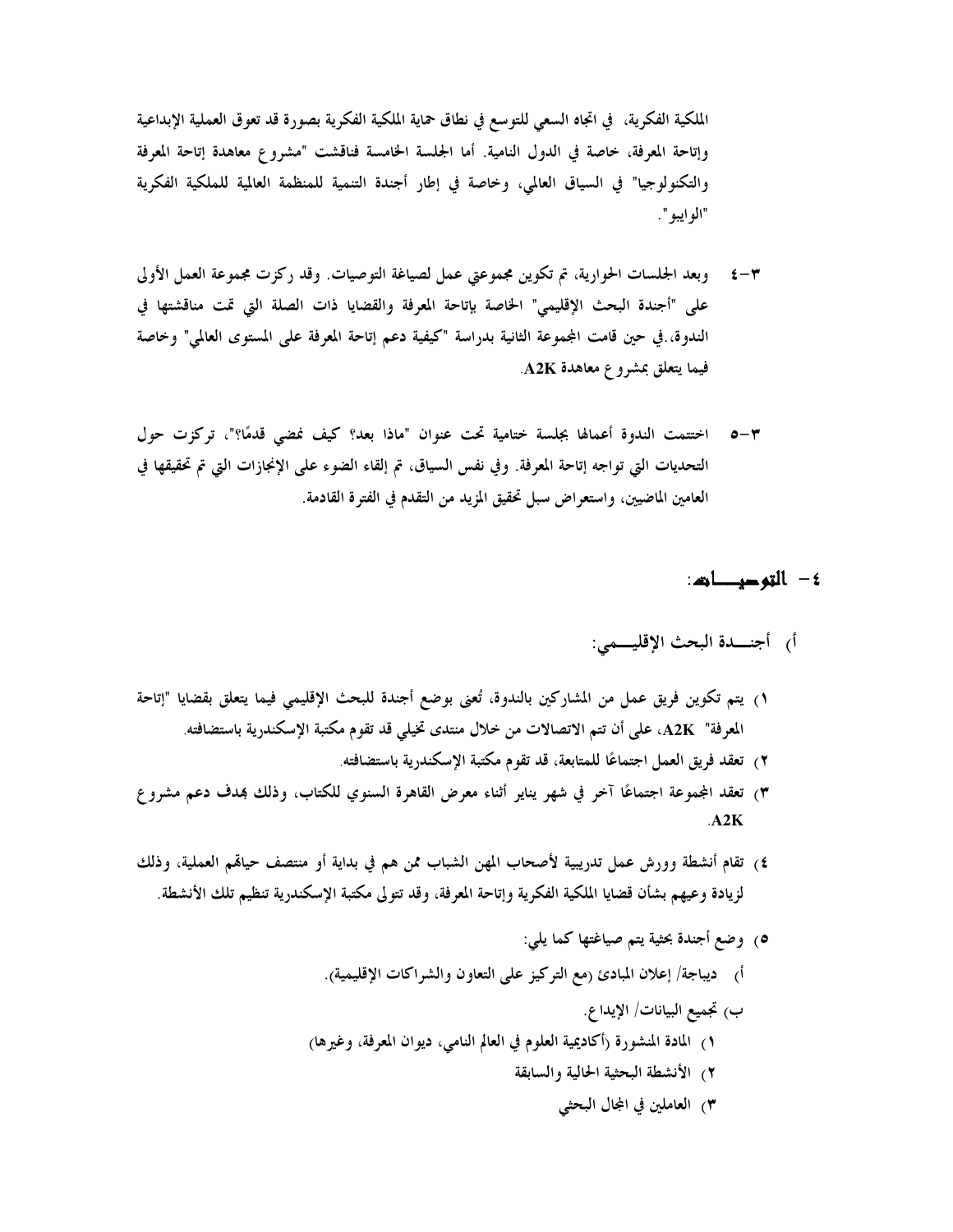ج) تحديد أولويات البحث ۱) مجالات البحث ٢) الأسئلة البحثية \*

٣) خطة العمل (يتم صياغتها في شكل جدول: موضوع البحث، فريق البحث، الرعاة، الإطار الزمني)

# \* تشمل الأسئلة البحثية ما يلي:

- ١) المحتوى العربي على شبكة الإنترنت:
- ما هي العوائق التي تواجه المحتوى العربي؟
- ما هي محفزات صناعة المعرفة باللغة العربية؟
- إلى أي مدى يوتبط المحتوى العربي بالناس؟

٢) ما هي الآثار الاقتصادية والاجتماعية المترتبة على عقد اتفاقيات للتجارة الحرة في الوطن العربي؟ ٣) ما هو تأثير مبادرة الشراكة الإبداعية على صناعة المعرفة في العالم العربي؟ ما هي نماذج الأعمال المناسبة؟ ٤) كيف يمكن لنماذج الأعمال حل القضايا المتعلقة بحقوق الملكية الفكرية في الإنتاج البحثي والمعرفي؟ 0) كيف يتم زيادة الوعي بشأن "إتاحة المعرفة" A2K بالنسبة للناس وواضعي السياسات؟ ٢) كيف يتم تعديل/ صياغة مبادرات "إتاحة المعرفة" A2K جديدة وفقًا لمتطلبات الناس؟ ٧) كيف يتم قياس "إتاحة المعرفة" A2K في الدول العربية (المعايير التي يتم الاعتماد عليها في تقييم المحتوى العربي)؟ ٨) كيف يتم توصيل احتياجات مجتمع المعرفة إلى المسئولين الحكوميين المعنيين بالتفاوض على الساحة الدولية؟ ٩) ما هي الاستراتيجيات التي يجب أن تتبعها الحكومات بشأن تبني برامج المصدر المفتوح؟ ١٠) ما هي الدروس المستفادة من تجارب الدول الأخرى في مجال برامج المصدر المفتوح؟ ما هي أفضل الممار سات؟ 11) ما هي الإصلاحات والتحديثات اللازم إجراؤها ليتمكن النظام التعليمي من دعم "إتاحة المعرفة" A2K؟ 1٢) ما هي العوائق السياسية والتكنولوجية والتعليمية التي تواجه "إتاحة المعرفة" A2K؟ 1٣) إلى أي مدى يمكن أن تكون المكتبات أداة لنشر "إتاحة المعرفة" A2K في المنطقة؟ ١٤) من يمتلك حقوق الملكية الفكرية في اتفاقيات الشراكة في مجال البحث العلمي التعاوين؟

0 م) ما هي الموضوعات المتعلقة بالصحة في إطار مشروع "إتاحة المعرفة" A2K؟

ب، المضـــي قـــدمًا في إتـــاحة المعــــوفة على المستــــوى الدولي:

● يجب اعتبار "معاهدة" A2K نقطة انطلاق وليس معاهدة بالمفهوم التقليدي، مع إقرار النهج المعياري المتبع في الصياغة. إن أجزاء أو نصوصًا عديدة في المعاهدة يجري استخدامها بالفعل، مثل مشرو ع معاهدة المنظمة العالمية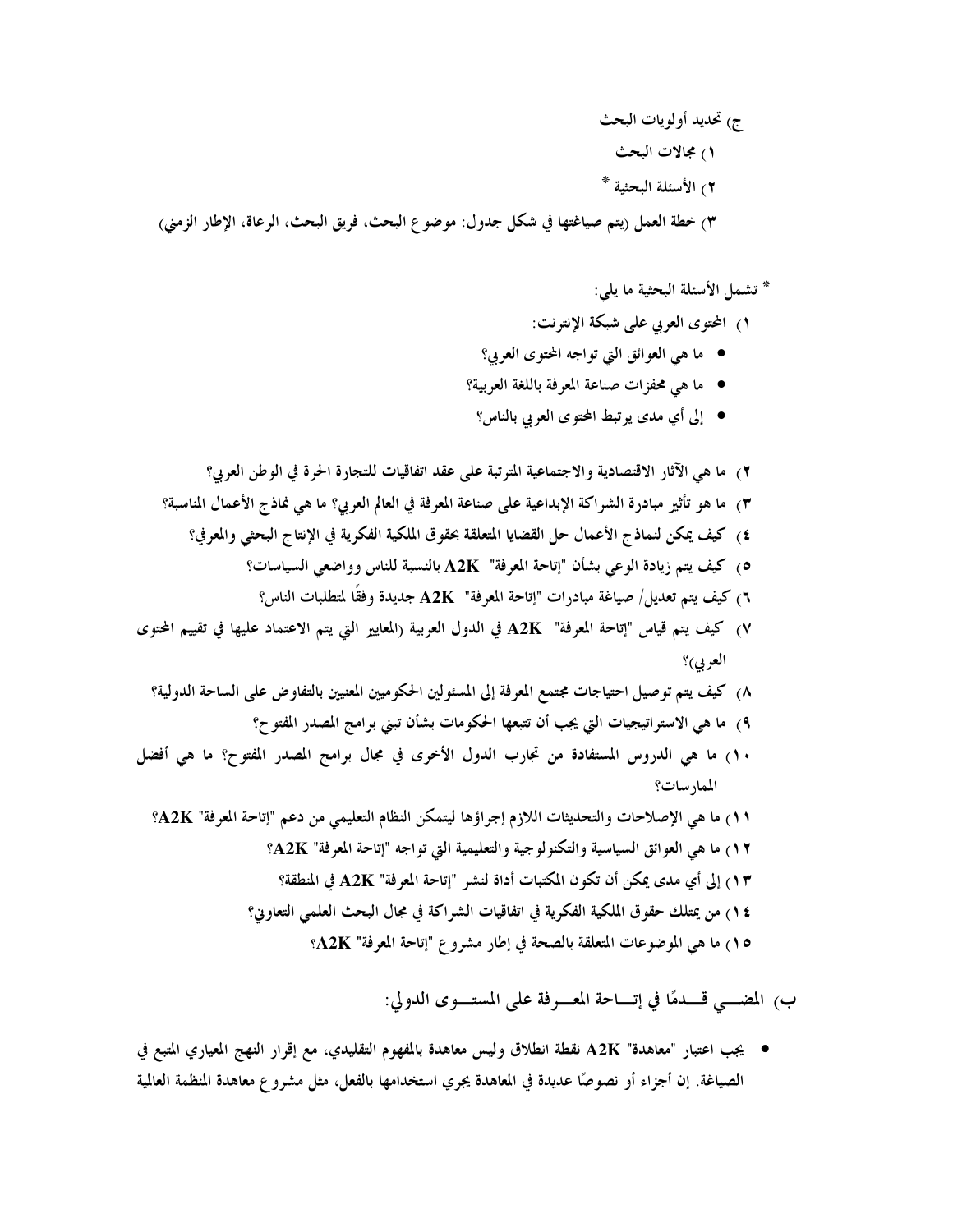للملكية الفكرية "الوايبو" بشأن الأداء والتسجيل الصوتي. في الوقت ذاته، يجب اعتبار المعاهدة وثيقة عمل مازالت مفتوحة.

- يتضح جليًّا أن معاهدة A2K − في إطار تناولها للقضايا المتعلقة بالملكية الفكرية − تتعدى موضو ع الملكية الفكرية؛ ومن ثم يجدر النظر إليها بألها جهد واضح تبذله الأطراف المعنية لتقديم اقتراحاقم بشأن الإجراءات الإيجابية والملموسة التي يمكن اتخاذها، وليست مجرد أجندة دفاعية.
- تجدر الإشارة هنا إلى أن المنظمة العالمية للملكية الفكرية "الوايبو " تناقش حاليًّا ما إذا كانت هناك حاجة لمعاهدة، والشكل الذي يجب أن تكون عليه استنادًا إلى الاقتراح الذي تقدمت به "مجموعة أصدقاء التنمية". ويبقى السؤال: كيف يتم المضي قدمًا في العملية، وما هي الأفكار المقترحة؟
- عندما نفكر في معاهدة "إتاحة المعرفة" يجب الذهاب لما وراء فكرة الأداة القانونية، وذلك في ضوء الحاجة إلى شحذ الهمم بصورة أوسع من أجل استفادة المجتمعات في جميع الدول استفادة فعلية.
- توجد حاجة لمراجعة النص الحالي لمعاهدة A2K بسرعة، والاستفادة من الإنجازات التي تم تحقيقها في العامين الماضيين، مع الأخذ في الاعتبار اتساع قاعدة الأطراف المعنية. وبالتالي توجد حاجة للتحديث المستمر في ظل الإنجازات التي تتحقق والمفاوضات التي يتم إجراؤها داخل المنظمة العالمية للملكية الفكرية وغيرها. وفي إطار عملية المراجعة يجب مراعاة ما يلي:
	- ١) أن تكون الأهداف مذكورة بوضوح.
- ٢) أن يتم إعادة النظر في عنوان الوثيقة، وكذلك بعض المصطلحات الواردة فيها، مثل كلمة "آلية". وحتى وإن كان الهدف في النهاية هو المعاهدة، فإن العنوان من الممكن أن يكون أكثر تحديدًا،حيث يتم استخدام المصطلحات الواسعة الخاصة "بإتاحة المعرفة" A2K للتركيز على الأهداف الأوسع، مثل ميثاق اليونسكو للتعددية الثقافية.
- ٣) أن يكون كل جزء وقسم في نص المعاهدة مدعومًا بشرح وافٍ، مع ذكر الأسس التي تقوم عليها أحكام المعاهدة، وتحديد الأخطار التي تواجه إتاحة المعرفة والتي سيتم تناولها.
	- ٤) أن يتم الإسهاب في القسم الخاص بنقل التكنولوجيا.
- ٥) أثناء صياغة نص المعاهدة يجب مراعاة ألا تنطوي أحكامها على ما يضعف أوجه المرونة التي تمنحها اتفاقية منظمة التجارة العالمية الخاصة بجوانب حقوق الملكية الفكرية المتصلة بالتجارة تريبس TRIPS، للدول.
- في ضوء تزايد الأطراف المعنية بعملية "إتاحة المعرفة" A2K، توجد حاجة إلى شرح واضح للتاريخ والسياق الخاص بصياغة مشروع المعاهدة، وتوصيفها كنقطة انطلاق وليس معاهدة تقليدية.